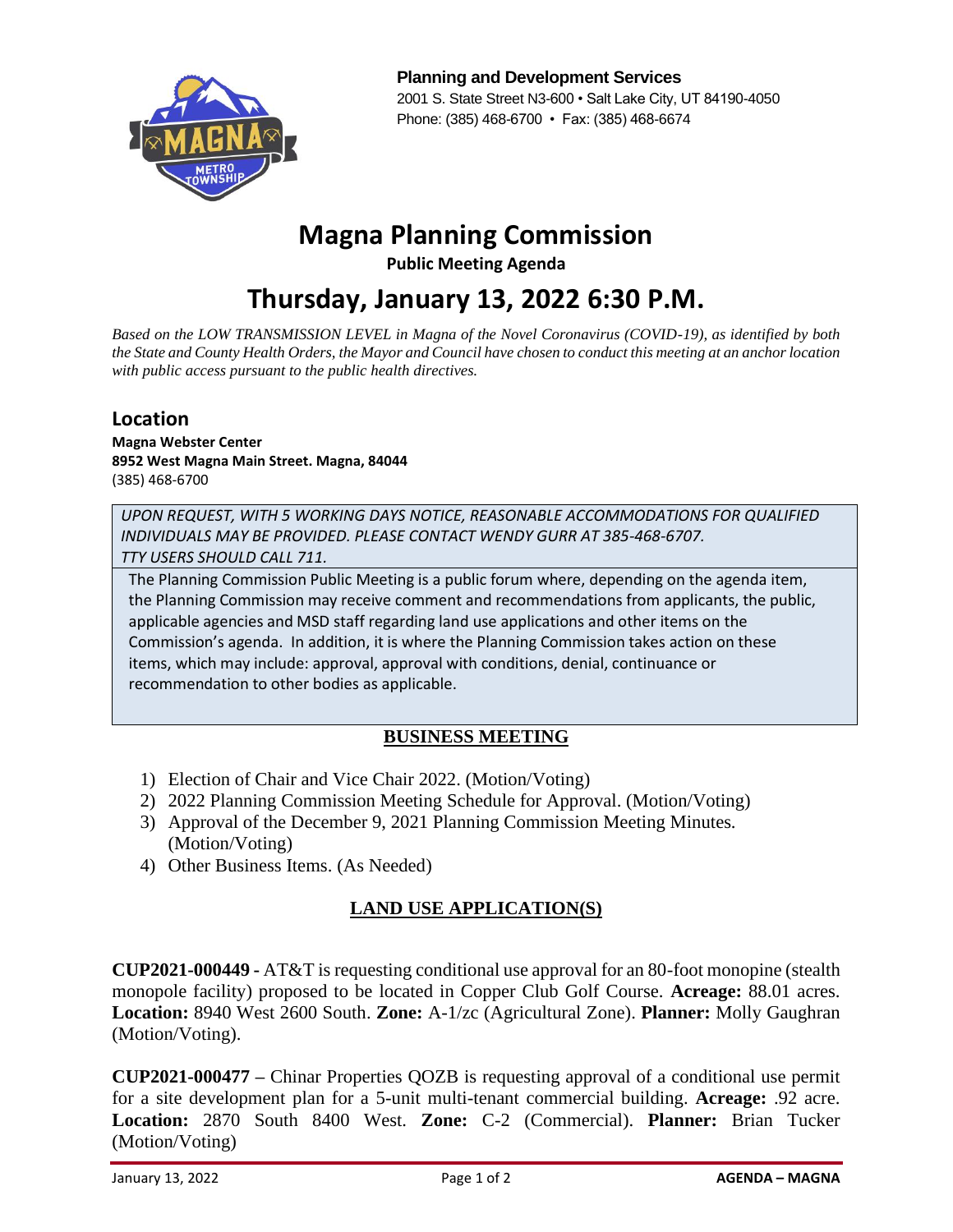**SUB2021-000442 –** Dominion Energy is requesting approval of a 1 lot subdivision, creating a separate lot for Dominion's LNG Facility. **Acreage:** 80.37 acres. **Location:** 1731 South 8000 West. **Zone:** C-2 (Commercial). **Planner:** Brian Tucker (Motion/Voting)

**PUD2021-000353** – D.R. Horton is requesting approval of the proposed Gateway to Little Valley Phase 3 Preliminary Plat. The plat contains 109 Lots and 43 Units. **Acreage:** 36.919 acres. **Location:** 4000 South 8400 West. **Zone:** P-C. **Planner:** Shad Cook (Motion/Voting)

**PUD2020-000052** – D.R. Horton is requesting approval of the proposed Gateway to Little Valley Phase 2B Preliminary Plat. The plat contains 50 units. **Acreage:** 4.452 acres. **Location:** 4000 South 8400 West. **Zone:** P-C. **Planner:** Shad Cook (Motion/Voting)

The Planning Commission, in its discretion, may request public input on these applications prior to acting on the application. If public input is requested, public comment will be limited to three minutes per person.

## **ADJOURN**